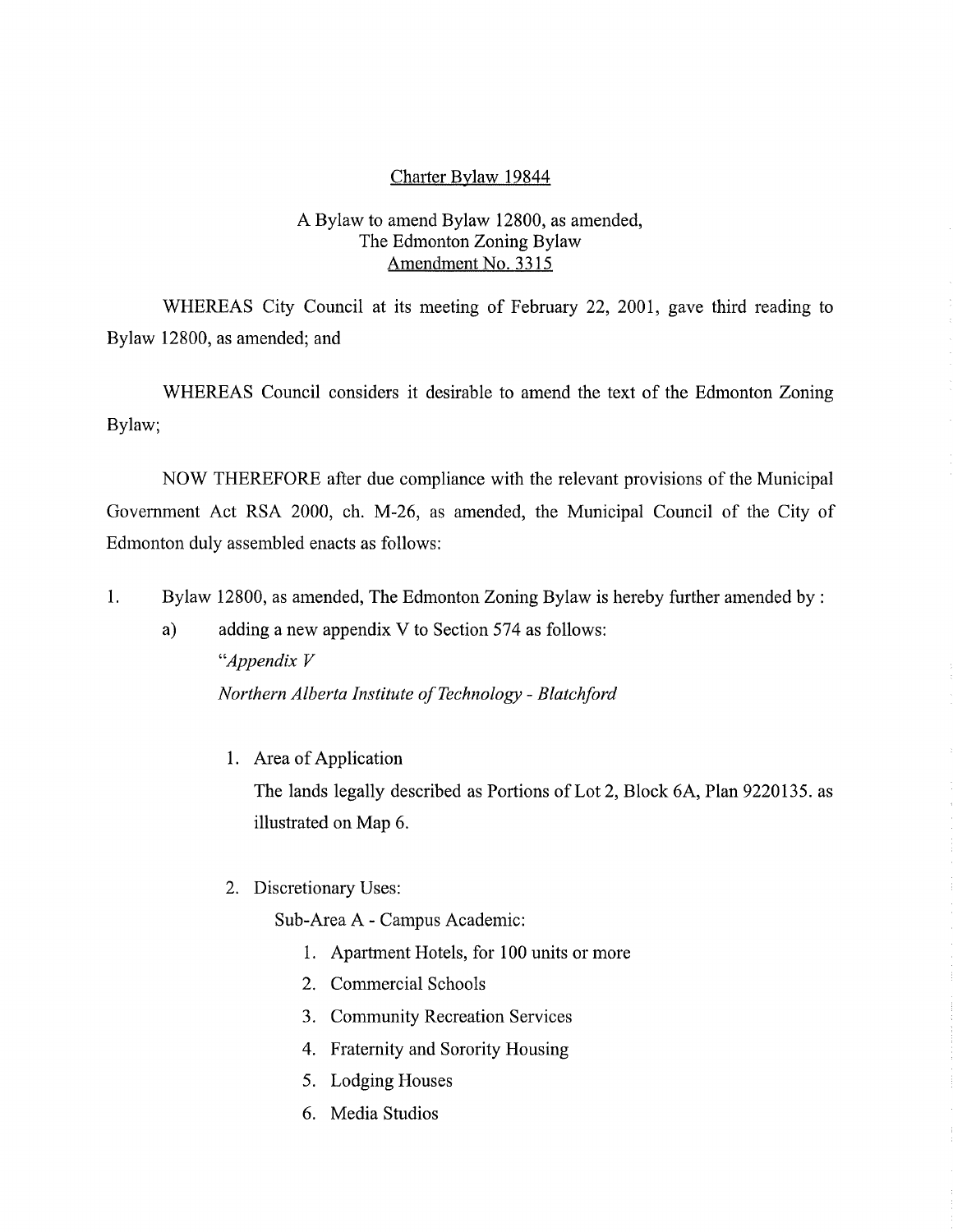- 7. Minor Impact Utility Services
- 8, Multi-Unit Housing
- 9. Vehicle Parking
- 10.Religious Assembly
- 11.Urban Indoor Farms
- 12.Major Digital On-premise Signs
- 13.Temporary On-Premise Signs

# Sub-Area B - Residences:

- 1. Apartment Hotels, for 100 units or more
- 2. Media Studios
- 3. Multi-Unit Housing
- 4. Lodging Houses
- 5. Religious Assembly

#### Sub-Area C - Market District:

- 1. Apartment Hotels, for 100 units or more
- 2. Bars and Neighbourhood Pubs, for 140 m2 of Public Space or more
- 3. Commercial Schools
- 4. Community Recreation Services
- 5. General Retail Stores, for 500m2 of Public Space or more
- 6. Lodging Houses
- 7. Media Studios
- 8. Minor Impact Utility Services
- 9. Multi-unit Housing
- 10.Religious Assembly
- 11.Restaurants, for 240 m2 of Public Space or more
- 12.Urban Indoor Farms
- 13.Vehicle Parking
- 14.Major Digital On-premise Signs
- 15.Temporary On-Premise Signs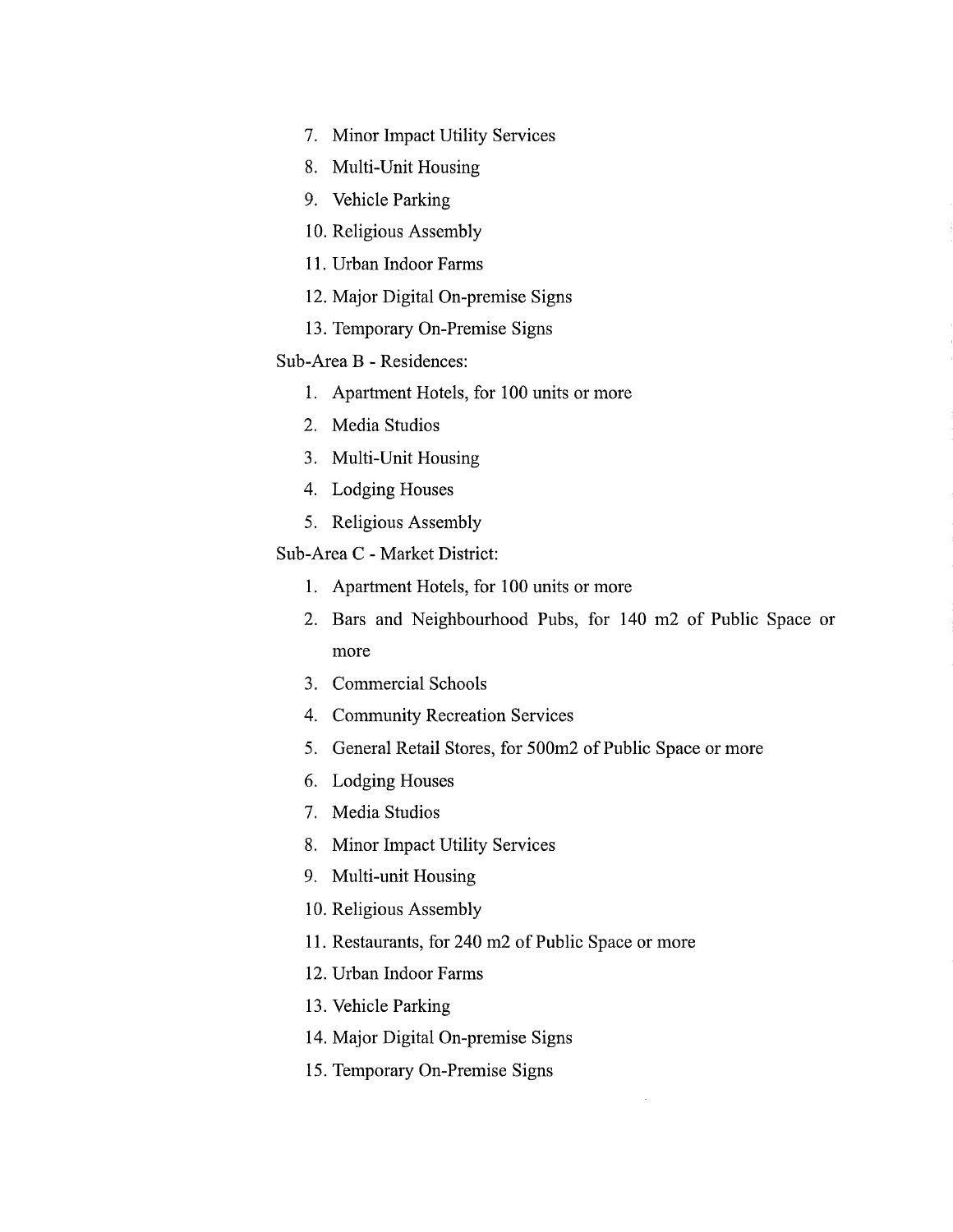- 3. Site Specific Development Regulations
	- 1. Notwithstanding 574.4.3, up to one Apartment Hotel shall be allowed in each sub area.
	- 2. Notwithstanding 574.4.4, Bars and Neighbourhood Pubs shall be limited to no more than one establishment per sub-area.
	- 3. Site Specific Development Regulations for Sub-Area A (Campus Academic):
		- a. Notwithstanding Section 574.4 of the Zoning Bylaw, the following building Setbacks shall apply:
			- i. A minimum Setback of 2.0 m, to a maximum of 3.0 m, shall be required where the Site Abuts the LRT corridor or other public right-of-way, with the exception of 109 Street and 120 Avenue.
			- A minimum Setback of 3.0 m, to a maximum of 5.0 m, shall be ii. required where the Site Abuts 109 Street or 120 Avenue, to accommodate primary building entrances or to allow street oriented activities such as outdoor seating.
		- b. Notwithstanding Section 574.4 of the Zoning Bylaw:
			- i. the maximum Height shall be 55.0 m;
			- ii. the minimum Height shall be 16.0 m where the site is adjacent to an LRT Station; and
			- iii. The minimum height shall be 8.0 m where the Site Abuts the LRT corridor.
		- c. For buildings taller than 20.0 m in Height which Abut the LRT corridor, a minimum Stepback of 2.0 m shall be required above 20.0 m.
		- d. The maximum Floor Area Ratio shall be 6.0.
		- e. For buildings Abutting the LRT corridor, building massing shall be designed such that the length of each Frontage is visually differentiated at a maximum interval of 65.0 m. This shall be achieved through the use of significant material and architectural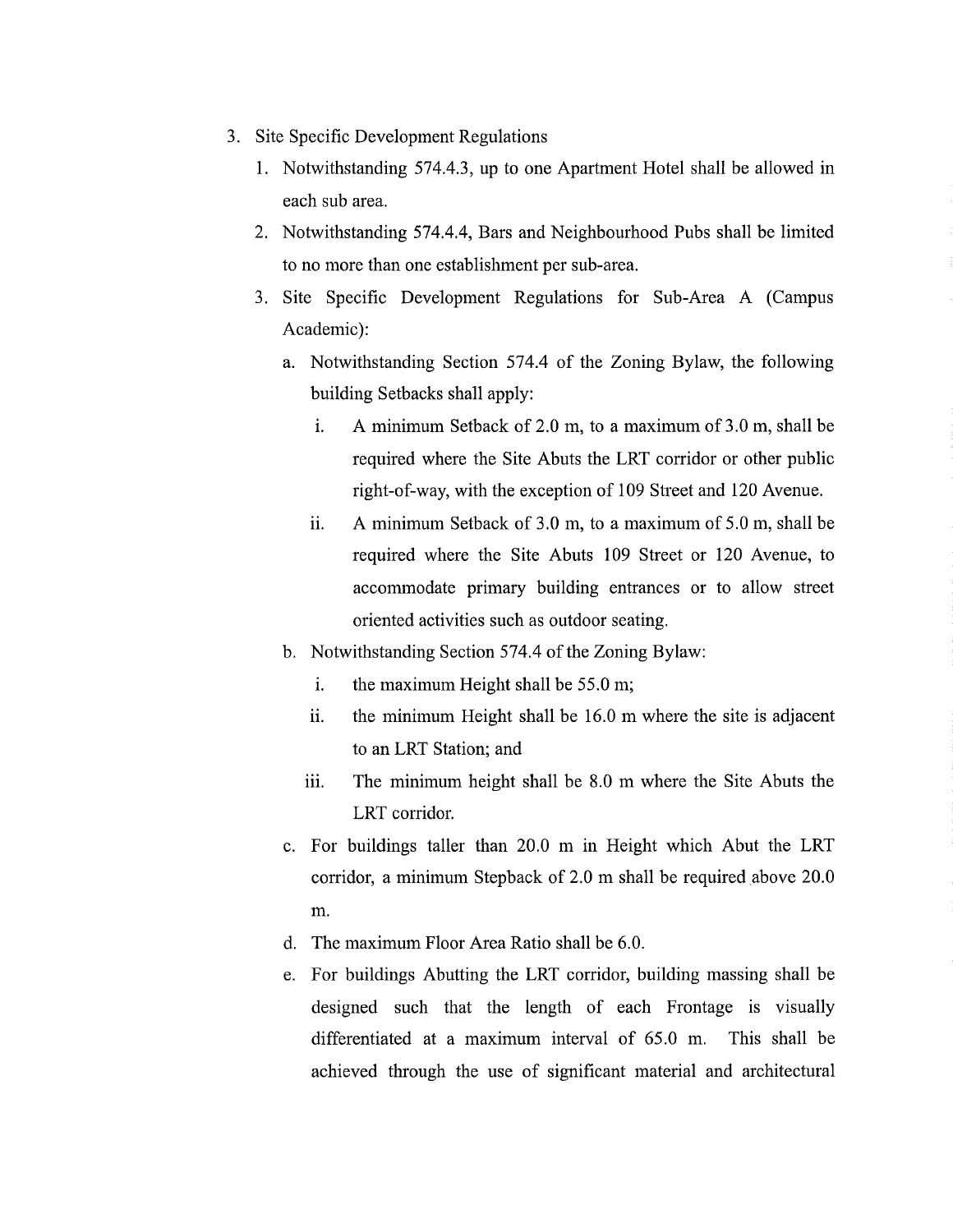changes that give the appearance of smaller buildings and/or physical breaks in the building.

- f. For buildings facing any public right-of-way a minimum of 60% of the Facade shall form a Street Wall.
- g. For buildings Abutting the LRT corridor, a minimum of 70% of the linear Frontage shall consist of transparent and unobstructed glazing. Linear Frontage shall be measured at 1.5 m above the finished Grade of the Abutting sidewalk.
- h. Buildings Abutting the LRT corridor shall be designed to front that Abutting Lot line with active Frontages and/or Amenity Areas.
- i. Primary entrances shall be provided adjacent to the LRT Station, and primary or secondary entrances shall be provided along the LRT corridor, in accordance with the following:
	- i. Entrances provided along the LRT corridor shall provide student and public access and be oriented to the corridor and cannot include maintenance or emergency accesses;
	- ii. Entrances shall be clearly indicated with architectural details such as canopies, signage, articulation of the Facade, etc.; and
	- iii. Entrances shall be provided a minimum of every  $60.0$  m.
- j. Buildings facing the LRT corridor shall be designed in accordance with the following:
	- i. The first Storey must be differentiated from the rest of the building, using glazing, material changes, Stepbacks or overhangs, canopies, etc.;
	- ii. The first Storey shall be a minimum of 3.5 m in Height;
	- iii. Architectural elements may project to a maximum of 2.0 m into the building Setback; and
	- iv. Ground floor architectural elements shall be provided at a maximum Height of 4.0 m.
- k. Exterior finishing materials must be durable, high quality, and appropriate for the development within the context of the surrounding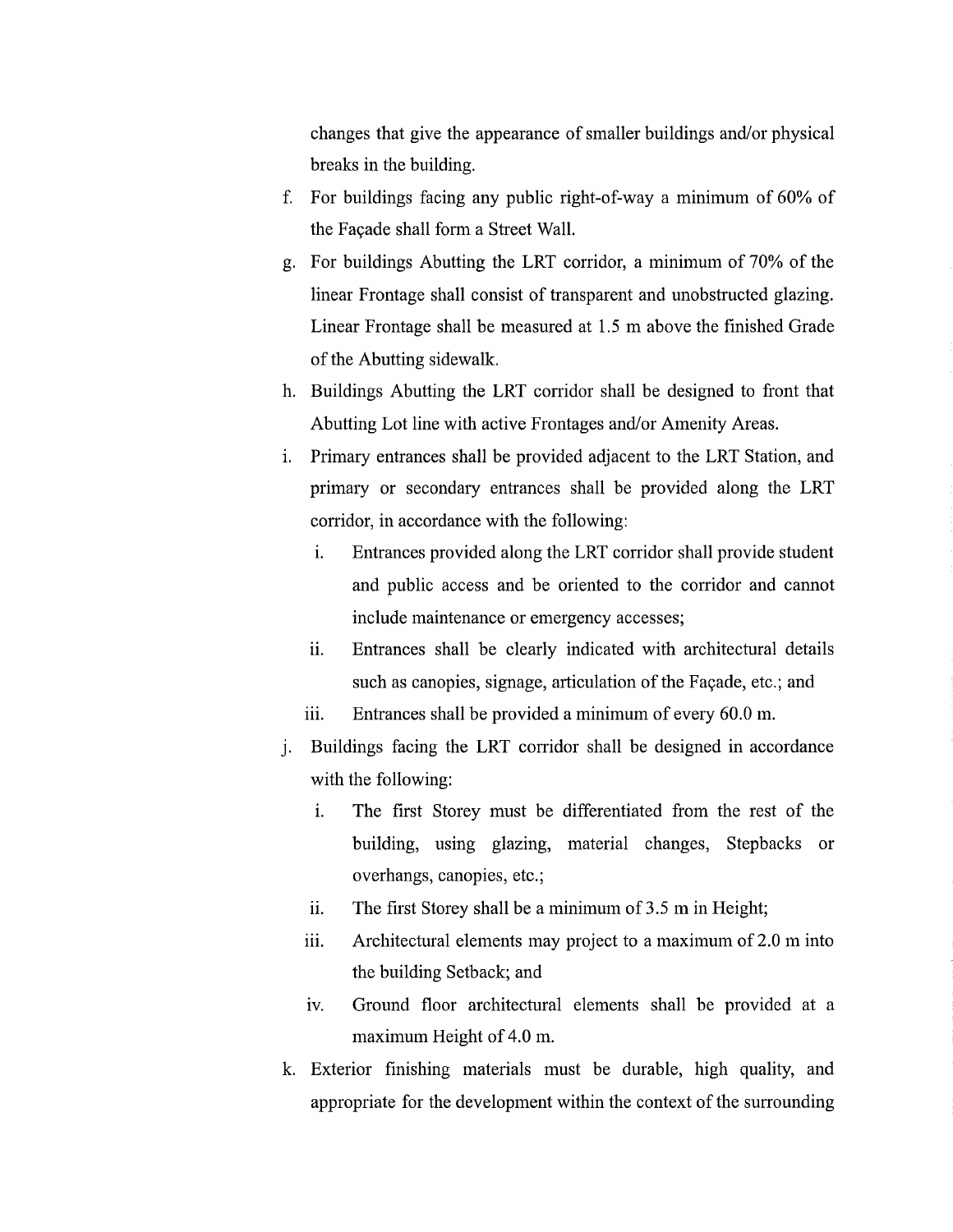area. Appropriate materials include brick, split face architectural block, smooth face masonry, metal panels, architectural metal, cementitious paneling and siding, and composite wood. Cultured stone, and vinyl siding as a finishing material shall not be permitted. Smooth or sand float finish stucco shall be permitted for less than 30% of any Facade.

- 1. Vehicle parking shall be provided in accordance with Section 54 of the Zoning Bylaw, except that:
	- i. Off-street vehicular parking spaces shall be provided to a maximum rate of 1 stall per 200 m2 of Floor Area.
	- ii. Required off-street parking may be provided within common parking facilities.
	- iii. Surface parking and parking structures must not be visible from the LRT corridor or other public paths and streets.
	- iv. Parking shall be developed in conjunction with buildings and shall not be provided as an interim Use.
	- v. Surface Parking Lots shall be limited to a maximum of 100 stalls each.
	- vi. Parking structures shall not have direct access to/from 119 or 120 Streets.
	- vii. Parking shall be accessed from 109 Street or Private Lanes only.
- m. Bicycle Parking shall be provided in accordance with Section 54.5 of the Zoning Bylaw, except that Bicycle Parking spaces shall be provided to a minimum of 40% of the number of vehicular parking spaces provided on Site, and required Bicycle Parking spaces may be provided within common Bicycle Parking facilities located within 400 m of a proposed development.
- n. Where private Lanes are provided, they shall be in accordance with the following:
	- i. Private Lanes shall not be provided along the LRT corridor and shall not have access to/from the LRT corridor.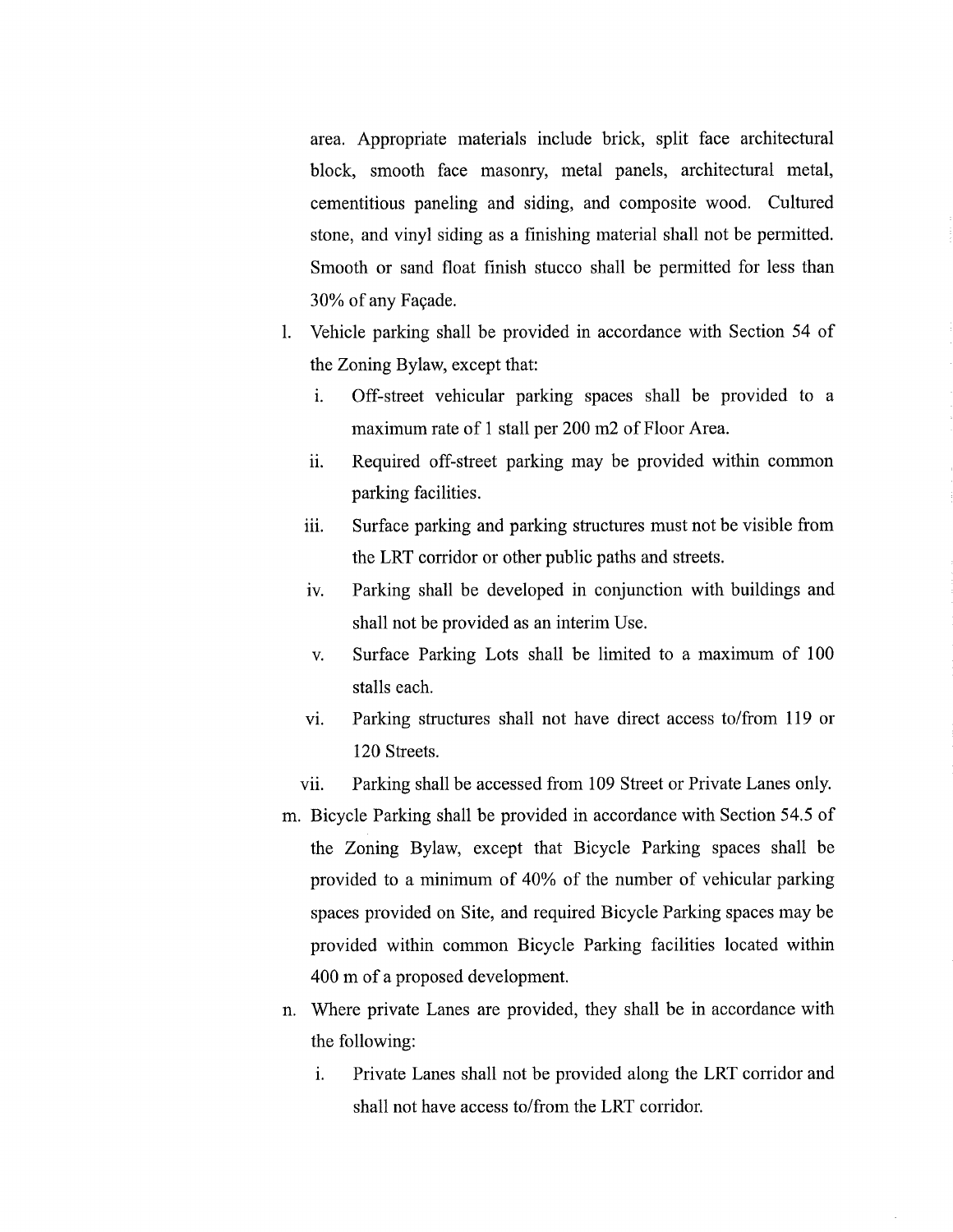- ii. Private Lanes shall not be provided adjacent to any public right-of-way.
- iii. Private Lanes shall only be accessed from 109 Street.
- o. Landscaping, lighting, and Amenity Areas shall be provided in accordance with the following:
	- i. A publicly accessible private Walkway shall be provided between the north end of the LRT station and 109 Street, as generally indicated on Map 6.
	- ii. A publicly accessible private Walkway shall be provided aligning with Blatchford Road to connect 118 Avenue, as generally indicated on Map 6.
	- iii. Publicly accessible Walkways shall:
		- a. Be a minimum of 6.0 m wide;
		- b. Include a 3.0 m wide shared use path; and
		- c. Include pedestrian lighting and a landscaped buffer from adjacent buildings.
	- iv. For buildings Abutting the LRT corridor, building Setbacks shall be integrated with the public realm by providing seating, Landscaping, and planting that contributes to the pedestrian-oriented character of the area. The design shall not hinder the movement of pedestrians from the public realm to the buildings.
- 4. Site Specific Development Regulations for Sub-Area B (Residences):
	- a. Notwithstanding Section 574.4 of the Zoning Bylaw, a minimum Setback of 2.0 m, to a maximum of 3.0 m, shall be required. An increased Setback to a maximum of 4.5 m shall be allowed at entrances or to accommodate street-oriented amenities such as street furniture and public art.
	- b. Notwithstanding Section 574.4 of the Zoning Bylaw, the maximum Height shall be 45.0 m.
	- c. The maximum Floor Area Ratio shall be 6.0.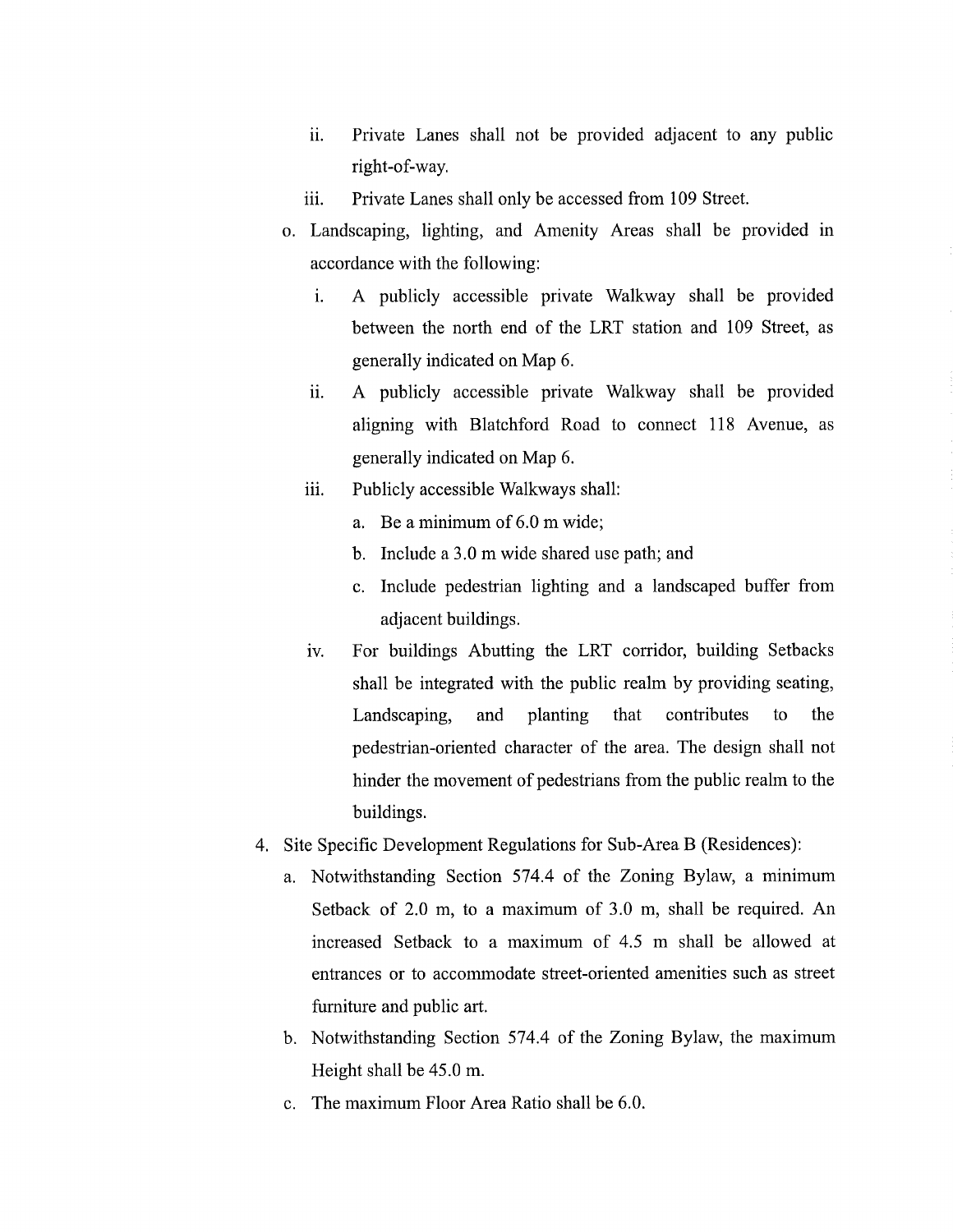- d. Non-residential Uses shall only be permitted where they are Accessory to the Residential Use.
- e. Where a building exceeds 16.0 m in Height, a minimum 2.5 m Stepback shall be required above a Height of 14.0 m, on all sides Abutting a public right-of-way.
- f. Urban design shall be in accordance with the following:
	- i. Building massing shall be designed such that the length of each Frontage is visually differentiated at a maximum interval of 65.0 m. This shall be achieved through the use of significant material and architectural changes that give the appearance of smaller buildings and/or physical breaks in the building.
	- ii. Building massing above the podium shall provide a separately defined mass for every 1,000 m2 of Floor Area, using articulation, Stepbacks, and/or materiality.
	- iii. For buildings facing any public right-of-way, a minimum of 75% of the Facade shall form a Street Wall.
	- iv. A minimum of 30% of the Frontage of Residential and Residential-related Uses shall consist of transparent and unobstructed glazing. Frontage shall be measured as the horizontal area between 0.9 m and 2.1 m above the finished Grade of the Abutting sidewalk.
	- v. A minimum of 70% of the Linear Frontage for any Common Amenity Area or non-Residential Use shall consist of transparent and unobstructed glazing. Linear Frontage shall be measured at 1.5 m above the finished Grade of the Abutting sidewalk.
- g. Building entrances shall be designed in accordance with the following:
	- i. Ground floor Residential Uses shall provide an individual or shared external entrance from the street, a maximum of 15.0 m apart.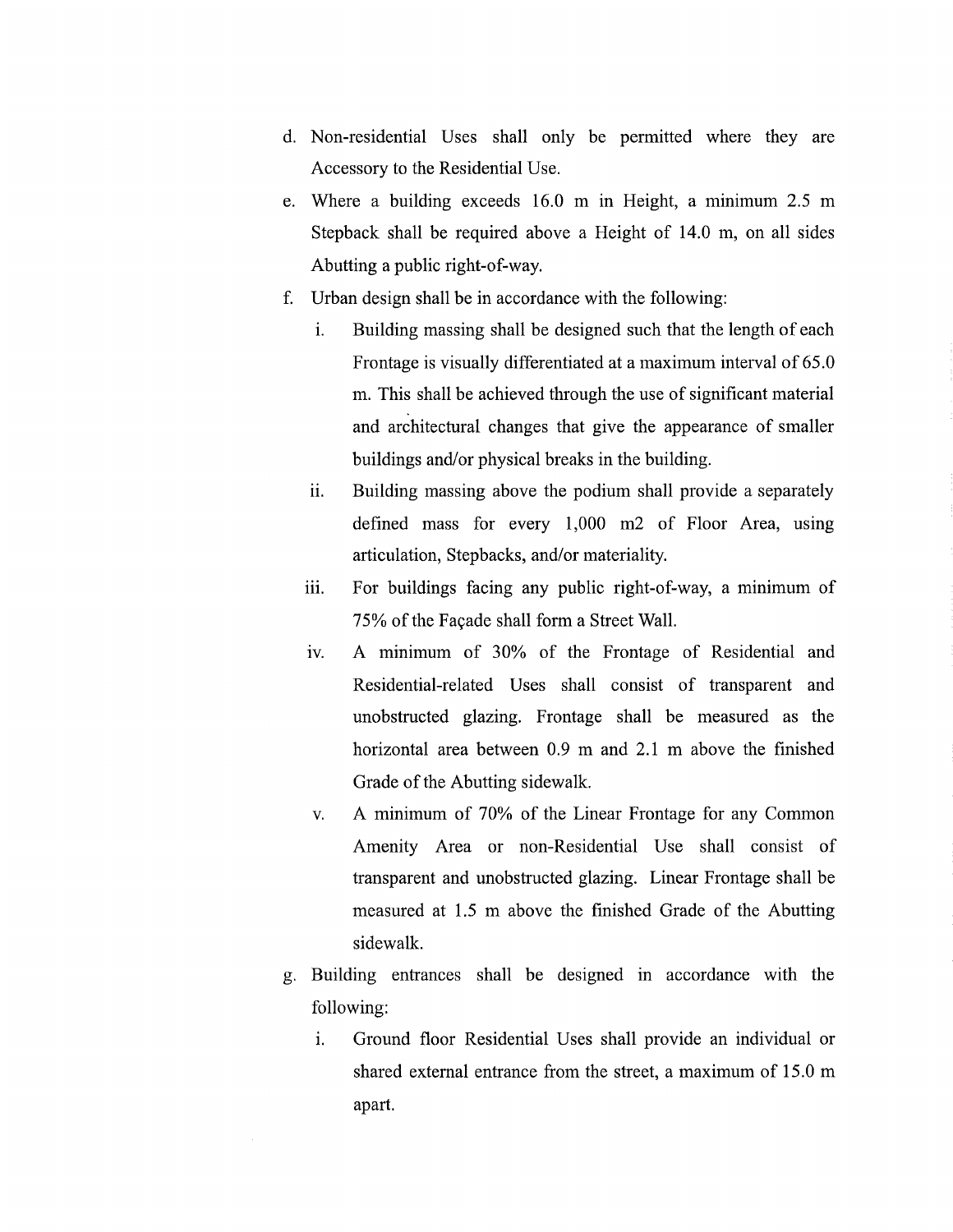- ii. Individual and shared external entrances shall be oriented and clearly visible to be readable from the public roadway using features such as, but not limited to, porches, staircases, and stoops.
- iii. Sliding doors shall not serve as entrances.
- iv. Entrances shall be designed to provide a semi-private outdoor area that establishes a transition area between the Dwelling and publicly accessible land using landscape features such as decorative fencing, change in grade, shrub beds, planters, rock gardens and/or other built elements.
- v. Entrances shall not have solid Fences or other solid screening elements higher than 1.2 m in Height. Landscaping, retaining walls or other low Height elements may be utilized to visually separate the semi-private courtyards facing the public streets.
- vi. Common Amenity Areas shall have access to the street through primary or secondary entrances.
- h. The first Storey and podiums of buildings shall be designed in accordance with the following:
	- i. The first Storey shall be a maximum of 1.0 m above the adjoining and/or Abutting public land;
	- Podiums shall be well-defined to support transitions to adjacent ii. Residential Uses, such as distinct architecture, architectural projections, and varying Setbacks and Stepbacks;
	- iii. Canopies and other architectural elements may project in to building Setbacks to define the human scale of the ground floor and entrances. Canopies and other architectural elements shall be provided at a maximum Height of 4.0 m;
	- iv. To create attractive streetscapes and interfaces, podium Façades and rooflines shall be designed with detail and articulation to a maximum of 15.0 m intervals, through the use of materials,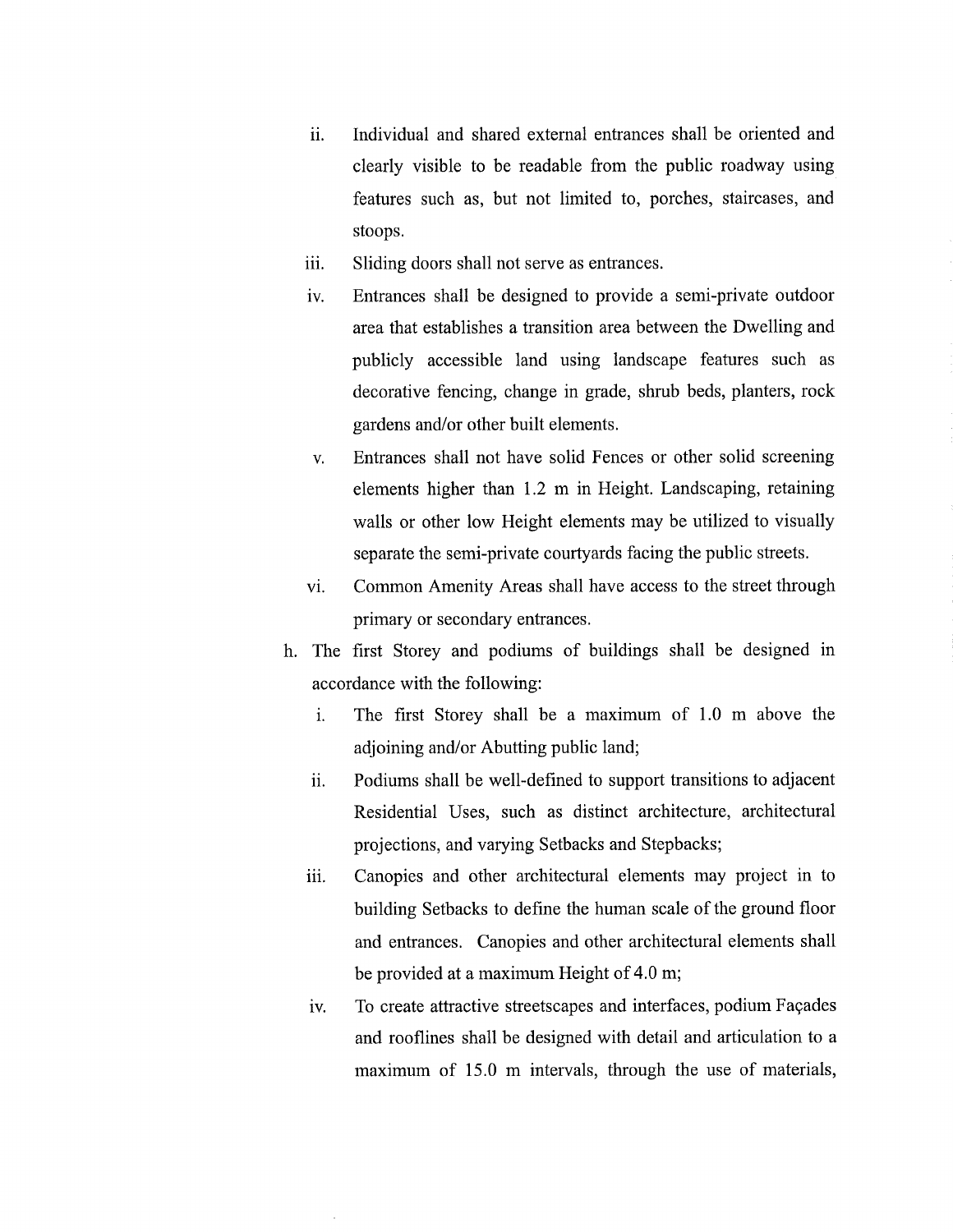## Setbacks, and architectural features (see sketch below):



and;

- v. Blank Walls exceeding 12.0 m in length shall not be provided adjacent to any public right-of-way.
- i. Exterior finishing materials must be durable, high quality, and appropriate for the development within the context of the surrounding area. Appropriate materials include brick, split face architectural block, smooth face masonry, metal panels, architectural metal, cementitious paneling, and composite wood. Cultured stone, stucco and vinyl siding as a finishing material shall not be permitted.
- j. Vehicle parking shall be provided in accordance with Section 54 of the Zoning Bylaw, except that:
	- i. Off-street vehicular parking spaces shall be provided to a maximum rate of 0.5 stalls per Sleeping Unit.
	- ii. Off-street parking may be provided within common parking facilities.
	- iii. No parking shall be required for visitor, Commercial, Residential-related Uses and Non-Residential Uses.
	- iv. Vehicular parking must be provided underground, with a maximum surface Parking Area of 10% Site coverage allowed if screened from public roads with active building Frontage.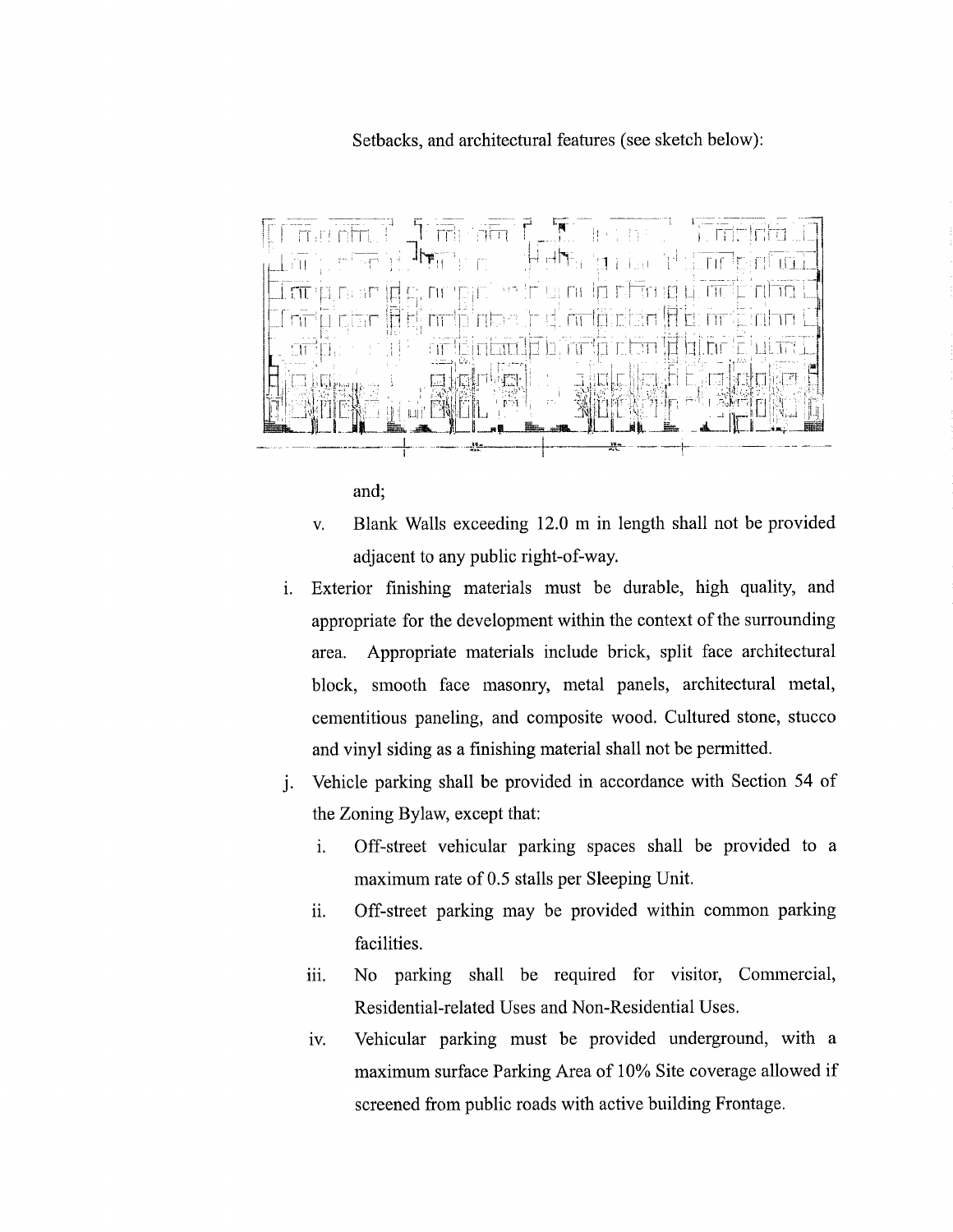- v. Parkade access points shall not exceed one access per 90 linear metres and shall not be provided within 50 linear metres of a private Lane access.
- vi. Entrances to parking garages from public streets other than a Lane shall minimize the physical and visual impacts of the entrances and doors to the adjacent public realm by requiring the ramp to be located entirely within the building and through the design and materials of the entrance and surrounding Façade.
- k. Bicycle Parking shall be provided in accordance with Section 54.5 of the Zoning Bylaw, except that Bicycle Parking shall be provided at a minimum of 0.5 Bicycle Parking spaces per Sleeping Unit.
- 1. Where private Lanes are provided, they shall be in accordance with the following:
	- i. Private Lanes shall not be provided along the LRT corridor.
	- ii. Private Lanes shall not be provided adjacent to any public right-of-way.
	- iii. Private Lane access points shall not exceed one access per 90 linear metres and shall not be provided within 50 linear metres of a parkade access.
- m. Landscaping, lighting, and Amenity Areas shall be provided in accordance with the following:
	- i. A publicly-accessible private Walkway must be provided as a mid-block pedestrian access, as generally indicated on Map 6.
	- ii. Outdoor Amenity Areas shall be designed to minimize light, and sound impacts on adjacent residential through the use of screening such as architectural screens, trees, and shrubs.
	- iii. Building Setbacks that do not provide private or semi-private Amenity Areas shall be integrated with the pedestrian oriented public realm by providing seating, Landscaping, and planting that contributes to the pedestrian oriented character of the area.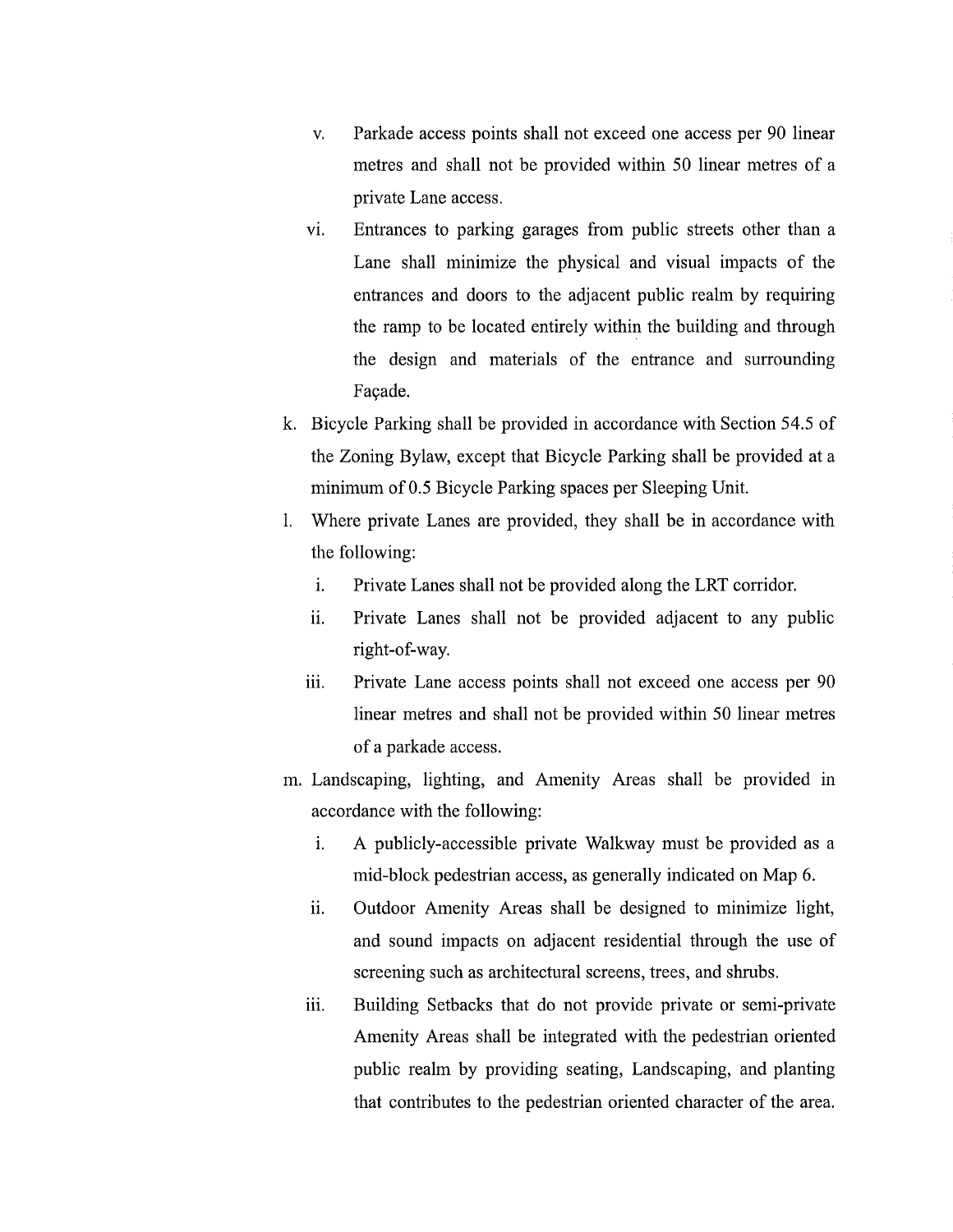The design shall not hinder the movement of pedestrians from the public realm to the buildings.

- 5. Site Specific Development Regulations for Sub-Area C (Market District):
	- a. Notwithstanding Section 574.4 of the Zoning Bylaw, the following building Setbacks shall apply:
		- i. A minimum Setback of 1.2 m, to a maximum of 3.0 m, shall be required.
		- ii. Increased Setbacks shall be allowed for up to 25% of the Facade, only to provide for pedestrian-oriented activities adjacent to entrances such as seating areas.
	- b. Notwithstanding Section 574.4 of the Zoning Bylaw, the maximum Height shall be 45.0 m, except that the maximum Height for a building with frontage onto the plaza shall be 55.0m.
	- c. The maximum Floor Area Ratio shall be 6.0.
	- d. The urban design within the Market District shall complement and enhance the surrounding Market District design, through the following:
		- i. Active frontages shall be provided at grade to ensure lively street relationships and integration with adjacent land uses.
		- ii. Where a building exceeds 20.0 m in Height, a minimum 2.5 m Stepback shall be required above 20.0 m.
		- iii. Building massing shall be designed such that the length of each Frontage is visually differentiated at a maximum interval of 65.0 m. This shall be achieved through the use of significant material and architectural changes that give the appearance of smaller buildings and/or physical breaks in the building.
		- iv. For buildings facing the plaza, a minimum of 90% of the Facade shall form a Street Wall.
		- v. For buildings facing any public right-of-way, a minimum of 75% of the Facade shall form a Street Wall.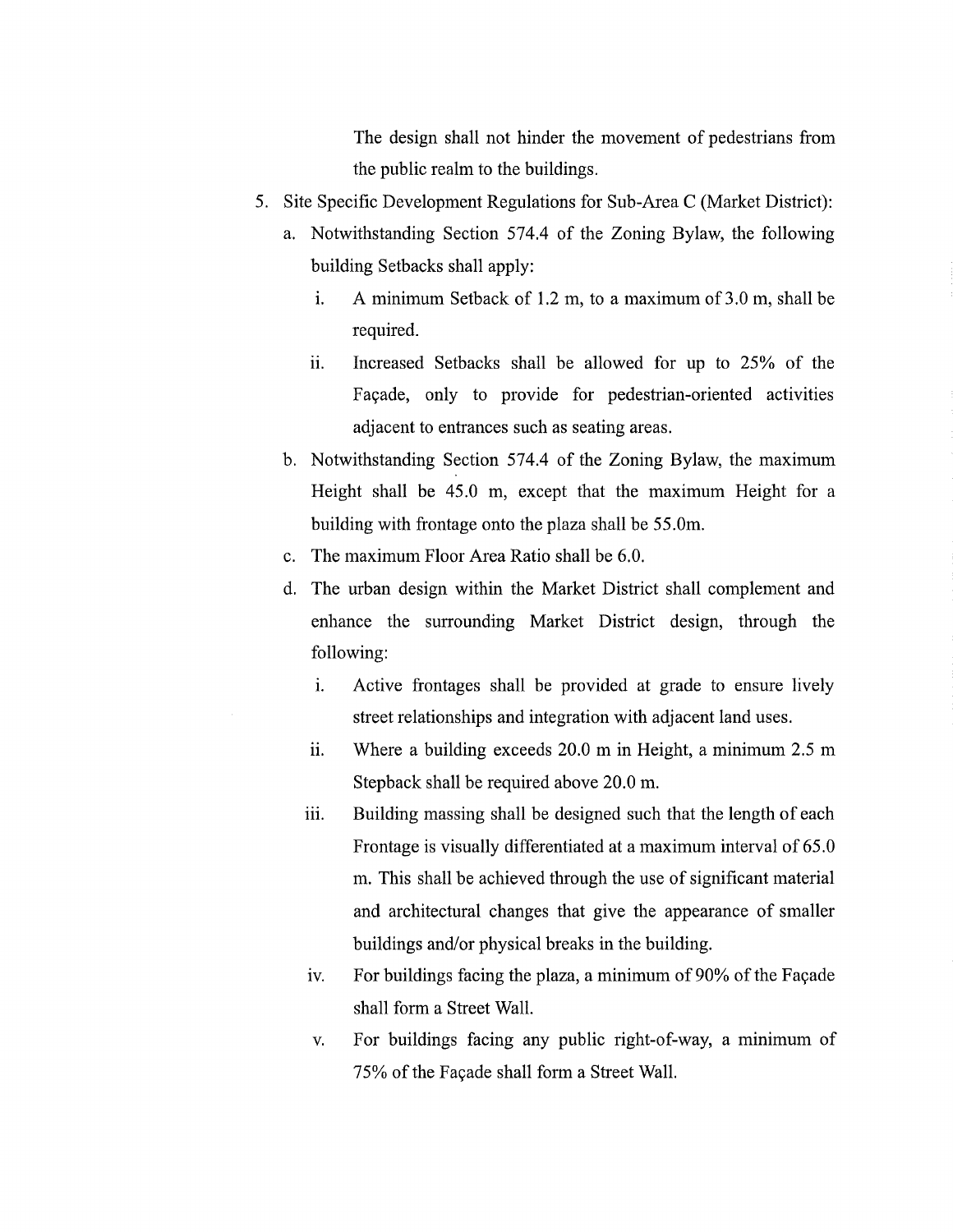- vi. Where street spacing exceeds 160 m, a mid-block pedestrian connection shall be provided through the block to maintain walkability and connectivity to nodal destinations.
- vii. A minimum of 70% of the Frontage shall consist of transparent and unobstructed glazing. Frontage shall be measured as the horizontal area between 0.6 m and 3.0 m above the finished Grade of the Abutting sidewalk.
- viii. Pitched roofs shall not be permitted.
- e. Building entrances shall be provided in accordance with the following:
	- i. A minimum of four entrances shall be provided from the plaza; and
	- ii. Building entrances shall be provided at a minimum of every 30.0 m and shall be provided for any separate Uses on the first Storey.
- f. The first Storey and podiums of buildings shall be designed in accordance with the following:
	- i. The first Storey shall have an elevation a maximum of 0.3 m above the adjoining and/or Abutting public land.
	- ii. The first Storey shall be differentiated from the rest of the building, using glazing, materials, Stepbacks, overhangs, canopies, etc.
	- iii. Canopies and other architectural elements may project in to building Setbacks to define the human scale of the ground floor and entrances. Canopies and other architectural elements shall be provided at a maximum Height of 4.0 m.
	- iv. Architectural projections above the ground floor shall be limited to a maximum projection of 2.0 m from the ground floor Façade and shall be a maximum of 10.0 m in length and comprise less than 40% of the overall Façade length, in order to promote a pedestrian scale and to avoid a tunnel effect at the street.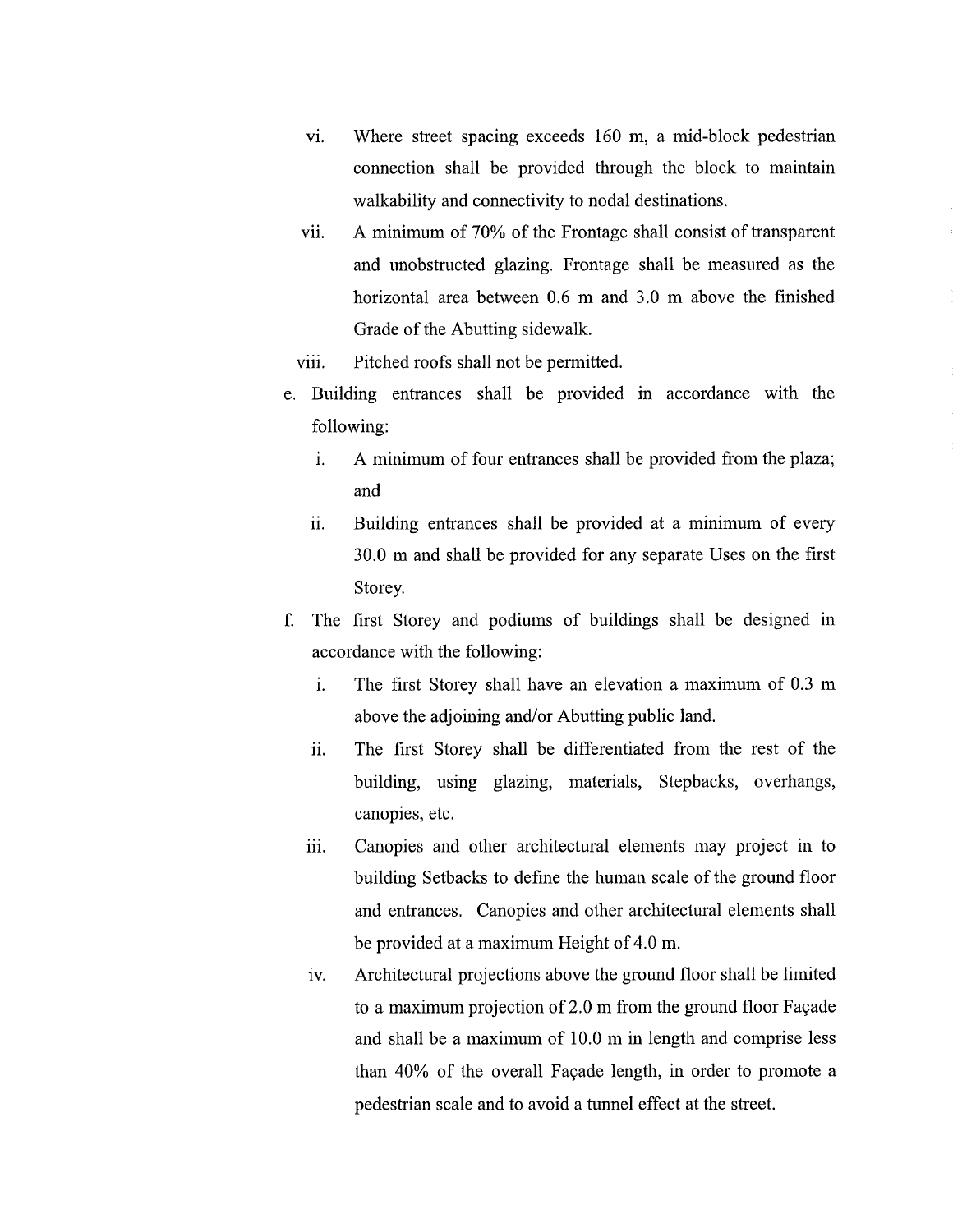- v. Podium Facades shall be designed with detail and articulation to a maximum of 12.0 m intervals, to create attractive streetscapes and interfaces.
- g. Exterior finishing materials must be durable, high quality, and appropriate for the development within the context of the surrounding area. Appropriate materials include brick, split face architectural block, smooth face masonry, metal panels, architectural metal, cementitious paneling, and composite wood. Cultured stone, stucco and vinyl siding as a finishing material shall not be permitted.
- h. Vehicle parking shall be provided in accordance with Section 54 of the Zoning Bylaw, except that:
	- i. Parking spaces may be provided to a maximum rate of 1 stall per 100 m2 of Floor Area.
	- ii. Off-street parking may be provided within common parking facilities.
	- iii. Any provided vehicular parking shall be located underground.
	- iv. Parkade access points shall not exceed one access per 90 linear m and shall not be provided within 50 linear m of a private Lane access.
	- v. Entrances to parking garages from public streets other than a Lane shall minimize the physical and visual impacts of the entrances and doors to the adjacent public realm by requiring the ramp to be located entirely within the building and through the design and materials of the entrance and surrounding Facade.
- i. Bicycle Parking shall be provided in accordance with Section 54.3 of the Zoning Bylaw, except that Bicycle Parking shall be provided at a minimum of 1 Bicycle Parking space per 100 m2 of Floor Area.
- j. Where private Lanes are provided, they shall be in accordance with the following: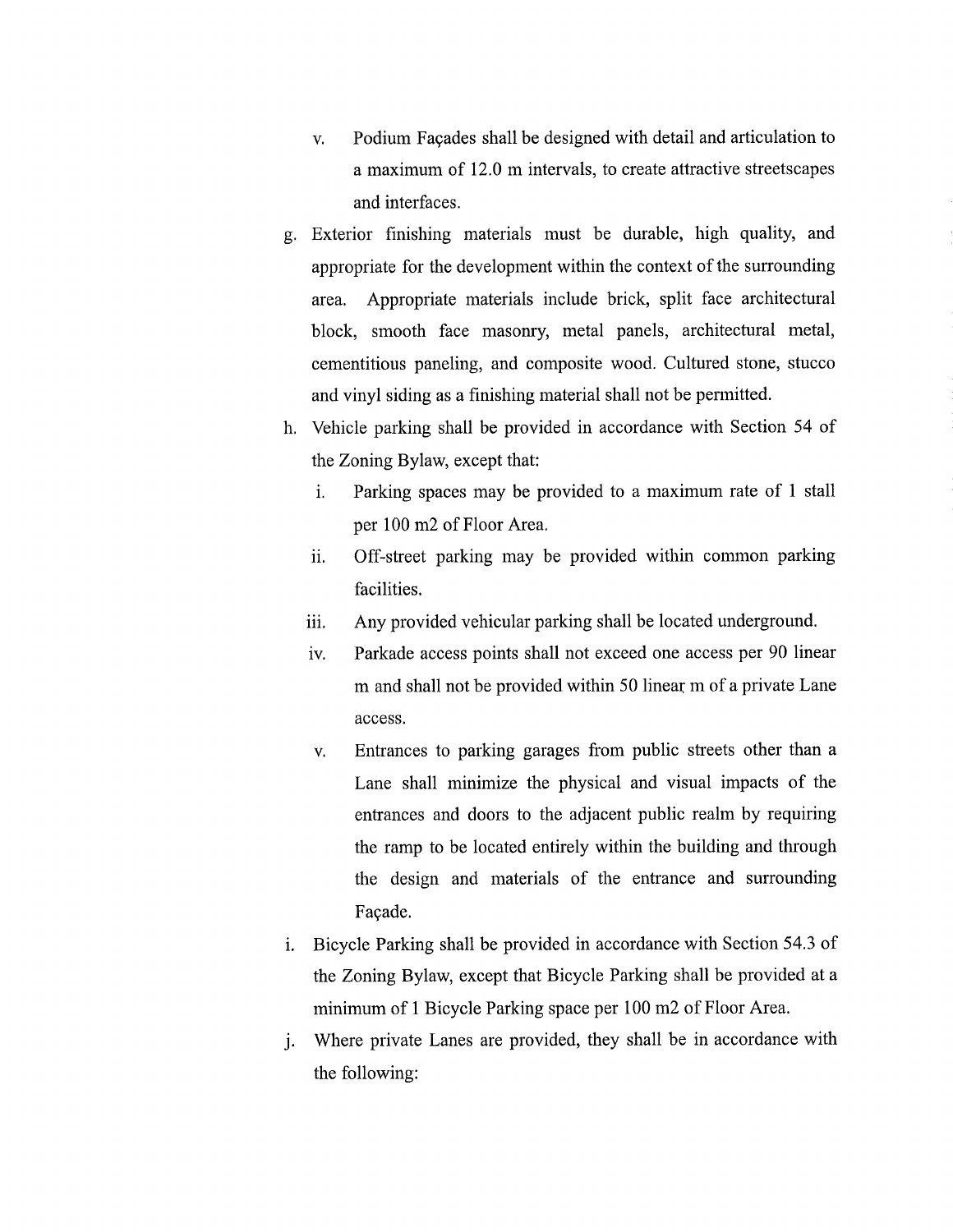- i. Private Lanes shall not be provided adjacent to any public right-of-way.
- ii. Private Lane access points shall not exceed one access per 90 linear m and shall not be provided within 50 linear m of a parkade access.
- k. Landscaping, lighting, and Amenity Areas shall be provided in accordance with the following:
	- i. A publicly accessible private Walkway shall be provided, aligning with Blatchford Road to connect to 118 Ave, as generally indicated on Map 6.
	- ii. A publicly accessible private Walkway shall be provided as a mid-block pedestrian access, as generally indicated on Map 6.
	- iii. Publicly accessible Walkways shall:
		- a. Be a minimum of 6.0 m wide;
		- b. Include a 3.0 m wide shared use path; and
		- c. Include pedestrian lighting and a landscaped buffer from adjacent buildings.
	- iv. Building Setbacks shall be integrated with the pedestrian oriented public realm by providing seating, Landscaping, and planting that contributes to the pedestrian-oriented character of the area. The design shall not hinder the movement of pedestrians from the public realm to the buildings.
- 6. Sustainability and Environmental Regulations
	- a. A minimum of 50% of roof areas shall be used as amenity space, solar photovoltaic panels, Green Roofs, and/or other renewable energy production.
	- b. A Phase II Environmental Site Assessment and any subsequent work may be required for any development within Sub-Area B and C that creates a new building at the discretion of the Development Officer in consultation with the City of Edmonton's Environmental and Energy Coordination Unit.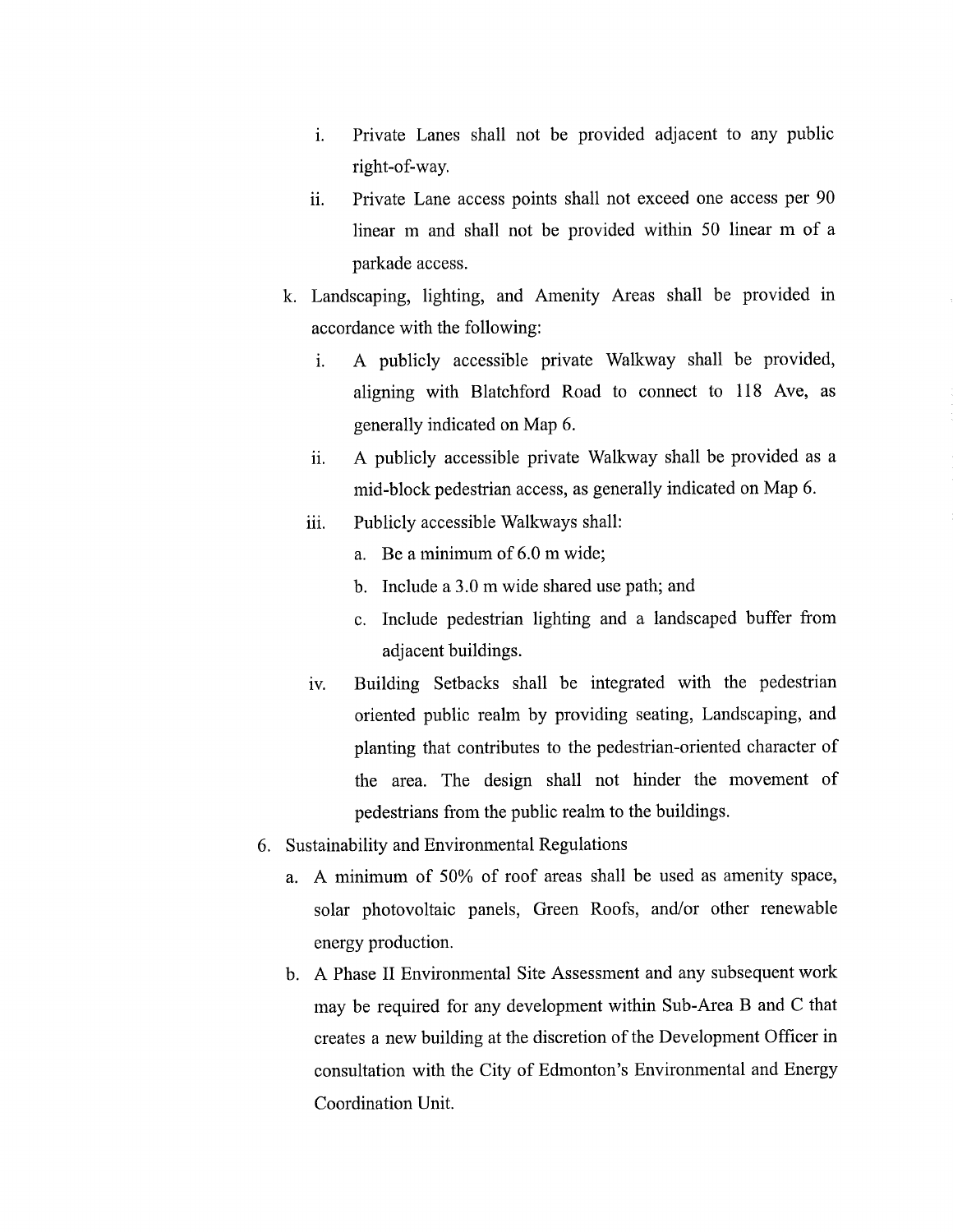

b) deleting the wording of 997.8(4)(h)(i) and replacing it with the following: "a minimum setback of 2.0 m and a maximum setback of 4.0 m shall be required where a Lot line Abuts a public roadway other than a Lane, a public Walkway, or a Site zoned BP. The maximum Setback may be increased up to 6.0 m where an outdoor Amenity Area is provided adjacent to the Lot line Abutting a Site zoned BP; and"

c) deleting the wording of 997.8(5)(a) and replacing it with the following: "All facades of a principal building, and any Accessory building containing a Blatchford Lane Suite, shall be designed with detail and articulation to ensure that each Dwelling unit is individually identifiable to create attractive streetscapes and interfaces where Abutting a Site zoned BP, a public street or a Lane. Building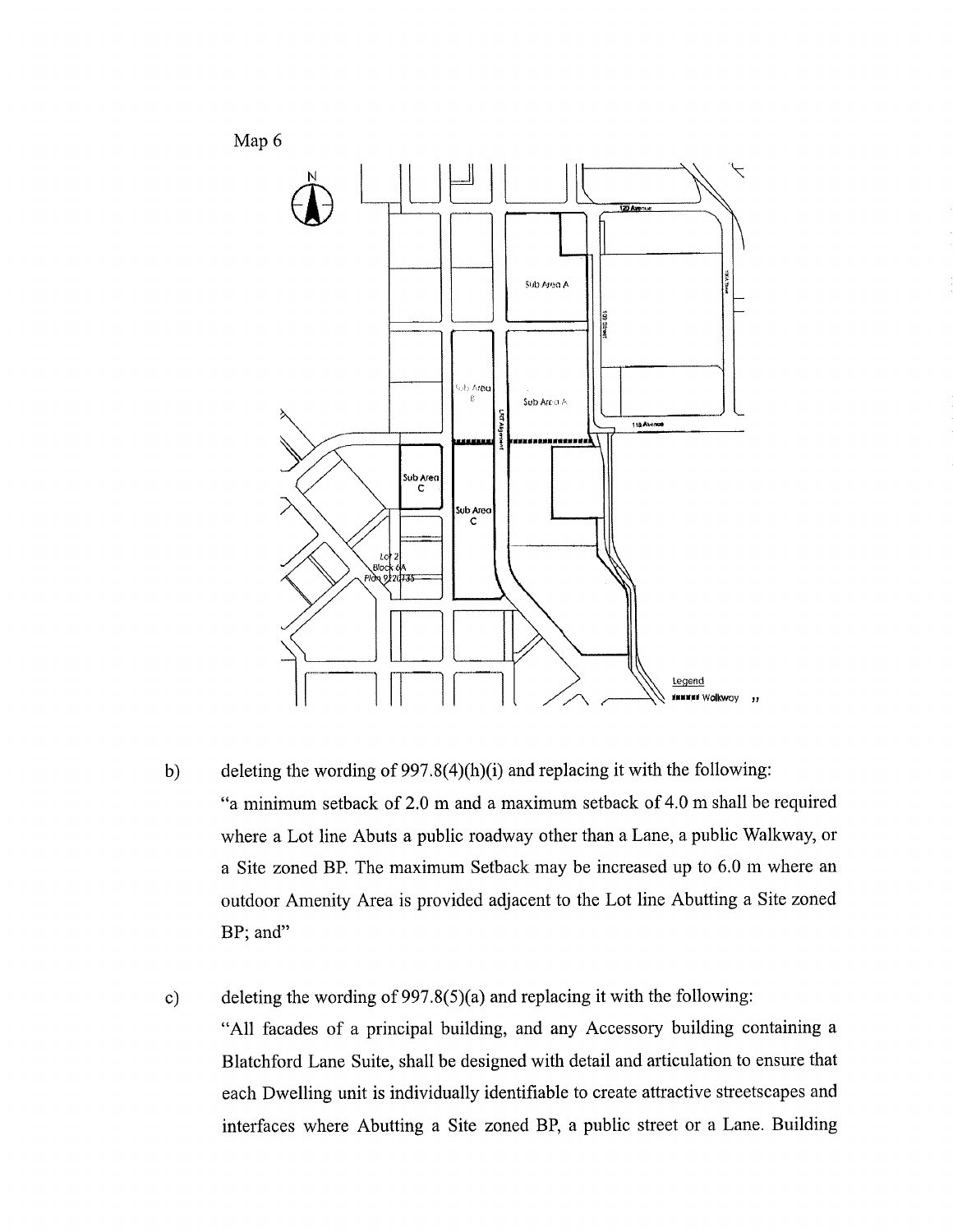facades shall be articulated by a combination of recesses, entrances, windows, projections, change in building materials, colours, or physical breaks in building mass. The following illustrations provide a conceptual application of this regulation for interpretive purposes.



- d) adding a new regulation following  $997.8(4)(t)$ ,  $997.9(4)(s)$ , and  $997.10(4)(u)$  with the following wording: "Vehicular parking areas which abuts a public Walkway shall be screened from view from the adjacent Walkway."
- e) deleting the wording of 997.9(4)(e) and 997.10(4)(e) and replace each with the following:

"Site Setbacks shall be a minimum of 2.0 m, and a maximum of 4.0 m, except that: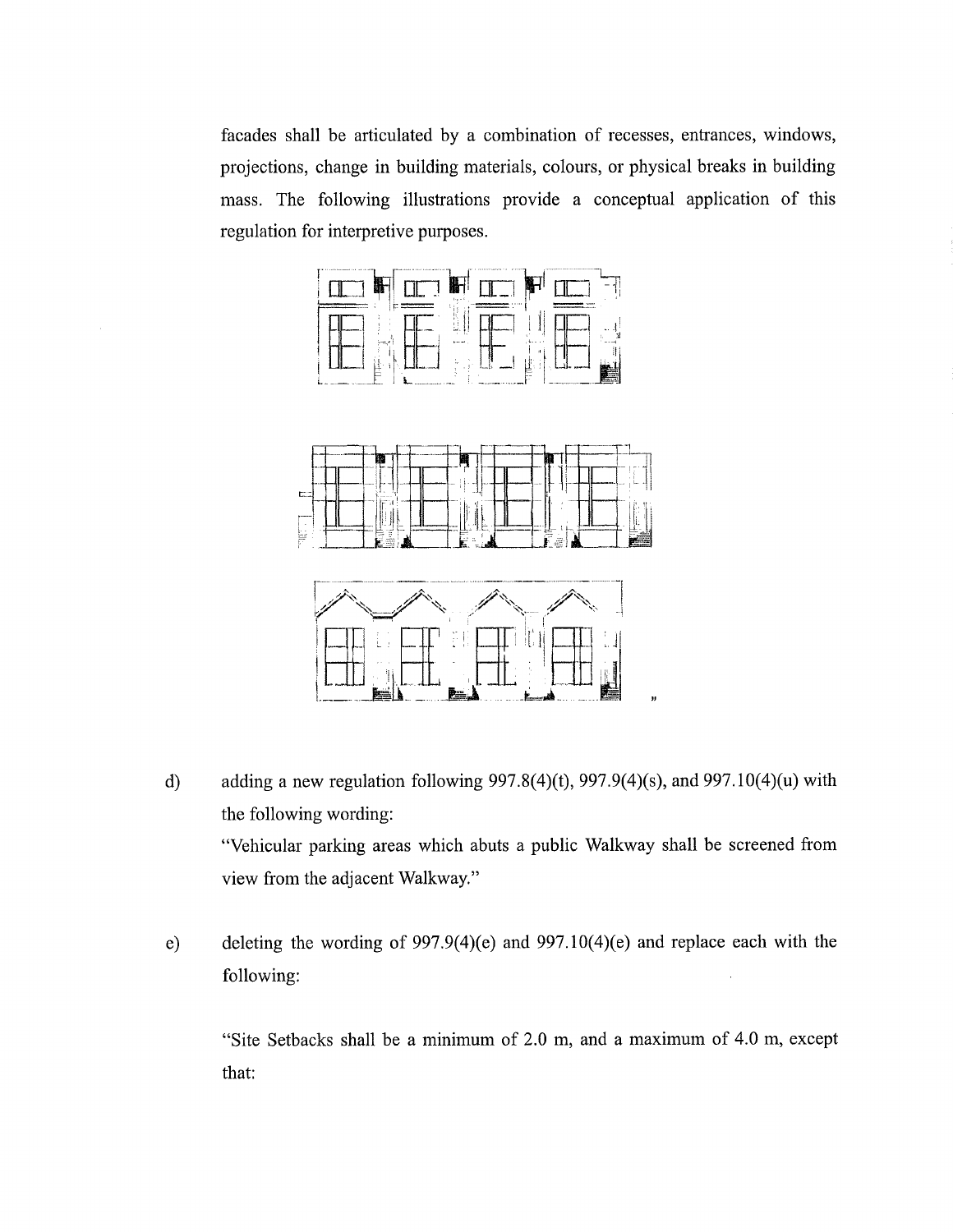i) a minimum 1.2 m Setback shall be provided from a Lot Line adjacent to a Lane;

- ii) for sites located adjacent to a Site zoned BP, the maximum Setback may be increased to a maximum of 6.0 m where outdoor Amenity Areas are provided adjacent to the Lot Line;
- iii) for a mixed use building where Commercial Uses are located at Grade, Site Setbacks fronting a public roadway other than a Lane, or Walkway shall be a minimum 1.0 m, and a maximum 3.0 m; and
- iv) for sites located on a Retail Street or a Primary Active Street, as defined in Section 997, to support amenity opportunities, the Setback may be increased up to a maximum of 9.0 m where an outdoor Common Amenity Area or Publicly Accessible Private Park is provided within the Setback area. The portion of the building which is Setback more than 4.0 m shall be a maximum of 20% of the total length of the building Façade. The following graphic representation provides a possible conceptual application of this regulation for interpretive purposes.



# f) renumbering Sections 997.8(4), 997.9(4) and 997.10(4) accordingly.